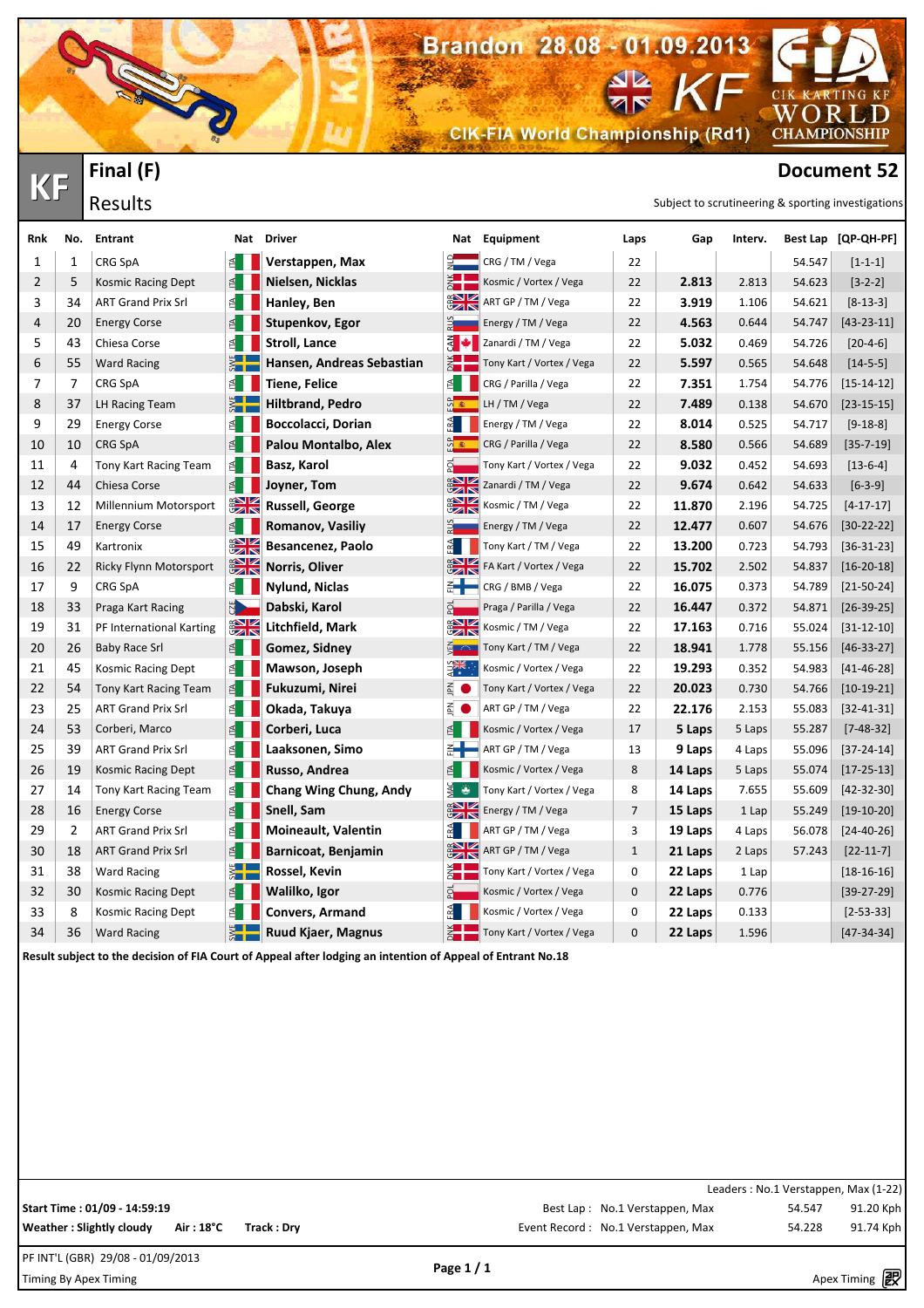

**KF** FINCH (F)<br> **KF** Langle Chart

|                   | 1            | $\overline{2}$ | 3             | 4             | 5             | 6             | 7                         | 8                      | 9               |               |                       |               |               |                |               | 10 11 12 13 14 15 16 17 18 19 20 21 22 23 24 |                |              |               |                                   |               |                     |                   |                         | 25        |           |           | 26 27 28 29         |           | 30                   | 31 32 |    | 33                     | 34 |
|-------------------|--------------|----------------|---------------|---------------|---------------|---------------|---------------------------|------------------------|-----------------|---------------|-----------------------|---------------|---------------|----------------|---------------|----------------------------------------------|----------------|--------------|---------------|-----------------------------------|---------------|---------------------|-------------------|-------------------------|-----------|-----------|-----------|---------------------|-----------|----------------------|-------|----|------------------------|----|
| Grid              | 1            | 5              | 34            | 4             | 55            | 43            | 18                        | 29                     | 44              | 31            | 20                    | 7             | 19            | 39             | 37            | 38                                           |                |              |               | $12 \mid 22 \mid 10 \mid 16 \mid$ | 54            | 17 49               |                   | 9                       | 33        | 2         | 26        | 45                  |           | $30 \mid 14 \mid 25$ |       | 53 | 8                      | 36 |
| Start             | $\mathbf{1}$ | 34             | 5             | 55            | 18            | 4             | 44                        | 43                     | 20 <sup>1</sup> | 29 19         |                       | 31            | 7             | 39             | 37            | $\frac{1}{28}$                               |                |              |               | 22   12   16   10                 | 17            | $54 \mid 49$        |                   | 9                       | 2         |           |           | $26$ 45 33 14 30 25 |           |                      |       |    | $\mid \chi \mid$ 53 36 |    |
| Lap 1             | 1            | 34             | 5             | ℣             | 44            | 55            | 19                        | 20                     | 4               | 43            | 29                    | 31            | 7             | 10             | 37            | 49                                           | $\overline{2}$ | 26           | 39            | 9                                 | 14            | 22                  | 53                | 17                      | 45        | 33        | 25        | 12                  | 54        | 16                   |       |    |                        |    |
| Interval          |              | 0.2            | 0.4           | 0.2           | 0.4           | 0.1           | 0.3                       | 0.1                    | 0.2             | 0.0           | 0.1                   | 0.2           | 0.0           | 1.8            | 0.1           | 0.5                                          | 0.1            | $0.0\,$      | 0.2           | 0.2                               | 1.5           | 0.5                 | 0.0               | 0.7                     | 0.5       | 0.4       | 0.9       | 0.8                 | 3.1       | 7.1                  |       |    |                        |    |
| Lap <sub>2</sub>  | 1            | 5<br>0.0       | 34<br>0.1     | 44<br>0.8     | 55<br>0.4     | 20<br>0.3     | 43<br>0.8                 | 31<br>0.2              | 19<br>0.1       | 29<br>0.2     | 7<br>0.1              | 4<br>0.3      | 10<br>0.1     | 37<br>0.0      | 49<br>1.1     | $\overline{2}$<br>0.2                        | 26<br>0.0      | 39<br>0.8    | 9<br>0.3      | 14<br>0.6                         | 22<br>0.6     | 53<br>0.4           | 17<br>0.0         | 45<br>0.5               | 33<br>0.3 | 25<br>1.1 | 12<br>0.0 | 54<br>4.1           | 16<br>7.0 |                      |       |    |                        |    |
| Lap 3             | 1            | 34<br>0.1      | 5<br>0.1      | 44<br>0.1     | 55<br>0.2     | 20<br>0.4     | 43<br>0.8                 | 19<br>0.6              | 29<br>0.5       | 7<br>0.2      | 10<br>0.4             | 4<br>0.3      | 37<br>0.2     | 49<br>0.5      | 31<br>0.2     | ✕<br>0.1                                     | 26<br>0.1      | 39<br>0.4    | 9<br>0.4      | 14<br>0.4                         | 22<br>0.7     | 17<br>0.3           | 45<br>1.0         | 33<br>0.1               | 53<br>0.3 | 12<br>0.3 | 25<br>0.4 | 54<br>4.1           | 16<br>7.0 |                      |       |    |                        |    |
| Lap <sub>4</sub>  | 1            | 5<br>1.1       | 44<br>0.1     | 55<br>0.1     | 20<br>0.2     | 34<br>0.3     | 43<br>0.1                 | 19<br>0.5              | 29<br>0.1       | 7<br>0.2      | 10<br>0.4             | 4<br>0.3      | 37<br>0.2     | 49<br>1.1      | 31<br>1.3     | 26<br>0.2                                    | 39<br>0.1      | 9<br>0.1     | 14<br>0.2     | 17<br>1.2                         | 22<br>0.1     | 33<br>0.4           | 45<br>0.1         | 12<br>0.1               | 53<br>0.5 | 25<br>0.2 | 54<br>4.1 | 16<br>6.9           |           |                      |       |    |                        |    |
| Lap 5             | 1            | 44<br>1.5      | 5<br>0.1      | 20<br>0.1     | 34<br>0.4     | 43<br>0.5     | 19<br>0.2                 | 55<br>0.1              | 29<br>0.1       | 7<br>0.1      | 10<br>0.2             | 4<br>0.2      | 37<br>0.1     | 49<br>1.6      | 31<br>1.2     | 26<br>0.5                                    | 9<br>0.3       | 39<br>0.2    | 14<br>0.2     | 17<br>0.3                         | 22<br>0.4     | $12 \mid 33$<br>0.3 | 0.4               | 45<br>0.2               | 53<br>0.4 | 25<br>0.1 | 54<br>4.1 | 16<br>6.8           |           |                      |       |    |                        |    |
| Lap 6             | 1            | 5<br>1.7       | 20<br>0.2     | 34<br>0.4     | 44<br>0.4     | 43<br>0.1     | 55<br>0.3                 | 19<br>0.2              | 7<br>0.1        | 29<br>0.9     | 37<br>0.2             | 10<br>0.2     | 4<br>0.1      | 49<br>0.7      | 31<br>1.2     | 26<br>0.6                                    | 9<br>0.3       | 39<br>0.1    | 17<br>0.3     | 14<br>0.2                         | 12<br>0.3     | $22 \mid 33$<br>0.2 | 0.3               | 45<br>0.6               | 53<br>0.2 | 25<br>0.2 | 54<br>4.0 | 16<br>6.8           |           |                      |       |    |                        |    |
| Lap 7             | 1            | 5<br>1.8       | 20<br>0.2     | 34<br>0.5     | 43<br>0.5     | 19<br>0.7     | 7<br>0.4                  | 55<br>0.1              | 29<br>0.9       | 4<br>0.3      | 37<br>0.1             | 10<br>0.1     | 44<br>0.2     | 49<br>0.2      | 31<br>$1.1$   | 26<br>0.7                                    | 17<br>0.8      | 9<br>0.2     | 12<br>0.0     | 14<br>0.3                         | 22<br>0.2     | 39<br>0.0           | 33<br>0.2         | 45<br>0.4               | 53<br>0.4 | 25<br>0.2 | 54<br>3.6 | 26<br>7.0           |           |                      |       |    |                        |    |
| Lap 8             | 1            | 5<br>1.8       | 20<br>0.3     | 34<br>0.5     | 43<br>0.6     | ₽₹<br>0.9     | 7<br>0.2                  | 55<br>0.1              | 29<br>1.0       | 4<br>0.2      | 37<br>0.2             | 10<br>0.1     | 49<br>1.4     | 44<br>0.1      | 31<br>0.4     | 26<br>0.6                                    | 17<br>0.4      | 12<br>0.4    | 9<br>1.2      | 22<br>0.2                         | 14<br>0.2     | 33<br>0.0           | 39<br>0.1         | 45<br>0.2               | 25<br>0.3 | 53<br>0.2 | 54<br>2.9 |                     |           |                      |       |    |                        |    |
| Lap 9             | 1            | 5<br>1.8       | 20<br>0.3     | 34<br>0.6     | 43<br>0.5     | 55<br>1.6     | 7<br>0.2                  | 29<br>0.5              | 4<br>0.2        | 37<br>0.1     | 10<br>0.2             | 49<br>1.9     | 44<br>0.1     | 31<br>0.2      | 26<br>0.7     | 17<br>0.1                                    | 12<br>0.3      | 22<br>1.8    | 9<br>0.1      | 33<br>0.2                         | 45<br>0.7     | 53<br>1.0           | 25<br>1.0         | 54<br>0.9               | 39<br>7.8 |           |           |                     |           |                      |       |    |                        |    |
| Lap 10            | 1            | 5<br>1.8       | 20<br>0.3     | 34<br>0.6     | 43<br>0.5     | 55<br>1.5     | 7<br>0.5                  | 29<br>0.3              | 37<br>0.5       | 10<br>0.2     | 4<br>0.5              | 44<br>1.5     | 49<br>0.2     | 31<br>0.3      | 17<br>0.8     | 12<br>0.1                                    | 26<br>0.2      | 22<br>1.6    | 9<br>0.2      | 33<br>0.2                         | 45<br>0.9     | 53<br>1.3           | 25<br>0.6         | 54<br>1.0               | 39<br>7.8 |           |           |                     |           |                      |       |    |                        |    |
| Lap 11            | $\mathbf{1}$ | 5<br>2.0       | 20<br>0.3     | 34<br>0.5     | 43<br>0.6     | 55<br>1.4     | 7<br>0.6                  | 29<br>0.3              | 37<br>0.5       | 10<br>0.2     | 4<br>0.6              | 44<br>1.4     | 49<br>0.4     | 31<br>0.5      | 12<br>0.5     | 17<br>0.2                                    | 26<br>0.3      | 22<br>1.5    | 9<br>0.2      | 33<br>0.2                         | 45<br>1.0     | 53<br>1.5           | 25<br>0.5         | 54<br>0.8               | 39<br>8.1 |           |           |                     |           |                      |       |    |                        |    |
| Lap 12            | 1            | 5              | 20            | 34            | 43            | 55            | 7                         | 29                     | 37              | 10            | 4                     | 44            | 49            | 31             | 12            | 17                                           | 26             | 22           | 9             | 33                                | 45            | 53                  | 25                | 54                      | 39        |           |           |                     |           |                      |       |    |                        |    |
| Lap 13            | 1            | 2.2<br>5       | 0.3<br>20     | 0.5<br>34     | 0.6<br>43     | 1.3<br>55     | 0.6<br>7                  | 0.3<br>29              | 0.5<br>37       | 0.1<br>10     | 0.8<br>4              | 1.4<br>44     | 0.4<br>49     | 0.7<br>12      | 0.1<br>17     | 0.3<br>31                                    | 0.6<br>26      | 1.2<br>22    | 0.3<br>9      | 0.2<br>33                         | 1.1<br>45     | 1.9<br>25           | 0.2<br>53         | 0.7<br>54               | 8.2<br>39 |           |           |                     |           |                      |       |    |                        |    |
| Lap 14            | 1            | 2.3<br>5       | 0.3<br>20     | 0.4<br>34     | 0.8<br>43     | 1.3<br>55     | 0.6<br>7                  | 0.4<br>29              | 0.3<br>37       | 0.2<br>10     | 0.8<br>4              | 1.5<br>44     | 0.5<br>49     | 1.0<br>12      | 0.4<br>17     | 0.3<br>31                                    | 0.5<br>26      | 0.8<br>22    | 0.3<br>9      | 0.4<br>33                         | 1.1<br>45     | 2.3<br>25           | 0.2<br>54         | 0.1<br>53               | 8.3       |           |           |                     |           |                      |       |    |                        |    |
| Lap <sub>15</sub> | 1            | 2.5<br>5       | 0.4<br>20     | 0.2<br>34     | 1.1<br>43     | 1.0<br>55     | 0.7<br>7                  | 0.5<br>29              | 0.1<br>37       | 0.2<br>10     | 0.8<br>$\overline{4}$ | 1.5<br>44     | 0.7<br>49     | 0.8<br>12      | 0.4<br>17     | 0.6<br>31                                    | 0.5<br>26      | 0.5<br>22    | 0.3<br>9      | 0.3<br>33                         | 1.1<br>45     | 2.6<br>25           | 0.3<br>54         | 0.6<br>53               |           |           |           |                     |           |                      |       |    |                        |    |
| Lap16             | 1            | 2.6<br>5       | $0.5\,$<br>34 | $0.1\,$<br>20 | $1.1\,$<br>43 | 0.9<br>55     | 0.9<br>7                  | 0.4<br>37              | $0.2\,$<br>29   | $0.2\,$<br>10 | 0.9<br>4              | $1.4\,$<br>44 | 0.9<br>49     | 0.5<br>12      | $0.4\,$<br>17 | $1.0\,$<br>31                                | $0.5\,$<br>22  | 0.4<br>9     | $0.2\,$<br>33 | 0.3<br>26                         | $1.3$<br>45   | $2.8$<br>54         | $0.0\,$<br>25     | $1.1\,$<br>53           |           |           |           |                     |           |                      |       |    |                        |    |
|                   |              | 2.9            | 0.8           | 0.4           | $0.6\,$       | $0.7\,$       | $1.0\,$                   | $0.7\,$                | $0.2\,$         | $0.7\,$       | 0.3                   | $1.1\,$       | $1.1\,$       | $0.4\,$        | 0.4           | 1.4                                          | $0.6\,$        | $0.5\,$      | 0.4           | $0.1\,$                           | 1.1           | 3.0                 | 0.3               | 1.0                     |           |           |           |                     |           |                      |       |    |                        |    |
| Lap 17            | 1            | 5<br>3.1       | 34<br>0.8     | 20<br>0.3     | 43<br>0.6     | 55<br>$0.6\,$ | 7<br>$1.2\,$              | 37<br>$0.6\,$          | 29<br>$0.3\,$   | 10<br>$0.5\,$ | 4<br>0.5              | 44<br>0.9     | 49<br>1.4     | 12 <br>$0.2\,$ | 17<br>0.6     | 31<br>$1.6\,$                                | 22<br>$0.4\,$  | 9<br>$0.4\,$ | 33<br>0.5     | 26<br>0.3                         | 45<br>0.9     | $54$ 25<br>2.8      | $\vert 0.7 \vert$ | 58<br>$\vert 1.2 \vert$ |           |           |           |                     |           |                      |       |    |                        |    |
| Lap 18            | 1            | 5<br>3.1       | 34<br>0.9     | 20<br>0.3     | 43<br>$0.6\,$ | 55<br>$0.5\,$ | 7<br>$1.4\,$              | 37<br>$0.4\,$          | 29<br>0.4       | 10<br>$0.5\,$ | 4<br>0.5              | 44<br>0.9     | 12<br>1.8     | 49<br>0.2      | 17<br>$0.2\,$ | 31<br>$1.9\,$                                | 22<br>0.2      | 9<br>0.3     | 33<br>0.6     | 26<br>$0.5\,$                     | 45<br>$0.8\,$ | 54<br>2.7           | 25<br>1.0         |                         |           |           |           |                     |           |                      |       |    |                        |    |
| Lap 19            | 1            | 5<br>3.2       | 34<br>$1.0\,$ | 20<br>0.3     | 43<br>0.7     | 55<br>$0.6\,$ | 7<br>$1.4\,$              | 37<br>0.3              | 29<br>0.4       | 10<br>$0.5\,$ | 4<br>0.4              | 44<br>0.8     | 12<br>$1.9\,$ | 17<br>$0.7\,$  | 49<br>0.2     | 31<br>$1.6\,$                                | 22<br>$0.2\,$  | 9<br>0.2     | 33<br>0.6     | 26<br>$0.8\,$                     | 45<br>0.6     | $54$ 25<br>$2.5\,$  | 1.3               |                         |           |           |           |                     |           |                      |       |    |                        |    |
| Lap 20            | 1            | 5<br>3.3       | 34<br>$1.0\,$ | 20<br>0.4     | 43<br>0.7     | 55<br>$0.6\,$ | 7<br>$1.4\,$              | 37<br>$0.2\,$          | 29<br>$0.5\,$   | 10<br>$0.6\,$ | 4<br>0.4              | 44<br>0.8     | 12<br>$2.0\,$ | 17<br>$0.7\,$  | 49<br>0.4     | 22<br>$2.1\,$                                | 31<br>0.1      | 9<br>$0.1\,$ | 33<br>0.4     | 26<br>$1.0\,$                     | 45<br>0.4     | 54<br>2.3           | 25<br> 1.6        |                         |           |           |           |                     |           |                      |       |    |                        |    |
| Lap 21            | 1            | 5<br>3.1       | 34<br>$1.0\,$ | 20<br>0.4     | 43<br>0.6     | 55<br>$0.5\,$ | $\overline{7}$<br>$1.5\,$ | 37 <sup>2</sup><br>0.2 | 29<br>0.4       | 10<br>$0.5\,$ | 4<br>0.5              | 44<br>$0.7\,$ | 12<br>2.1     | 17<br>0.6      | 49<br>0.5     | 22<br>$2.3\,$                                | 9<br>$0.5\,$   | 33<br>0.3    | 31<br>0.3     | 26<br>0.8                         | 45<br>0.1     | 54<br>2.0           | 25<br>2.0         |                         |           |           |           |                     |           |                      |       |    |                        |    |

Page 1 / 2<br>Timing By Apex Timing Apex Timing Apex Timing and services http://www.apex.com/www.apex.com/www.apex.com/www.apex.com/ PF INT'L (GBR) 29/08 - 01/09/2013

Lap Chart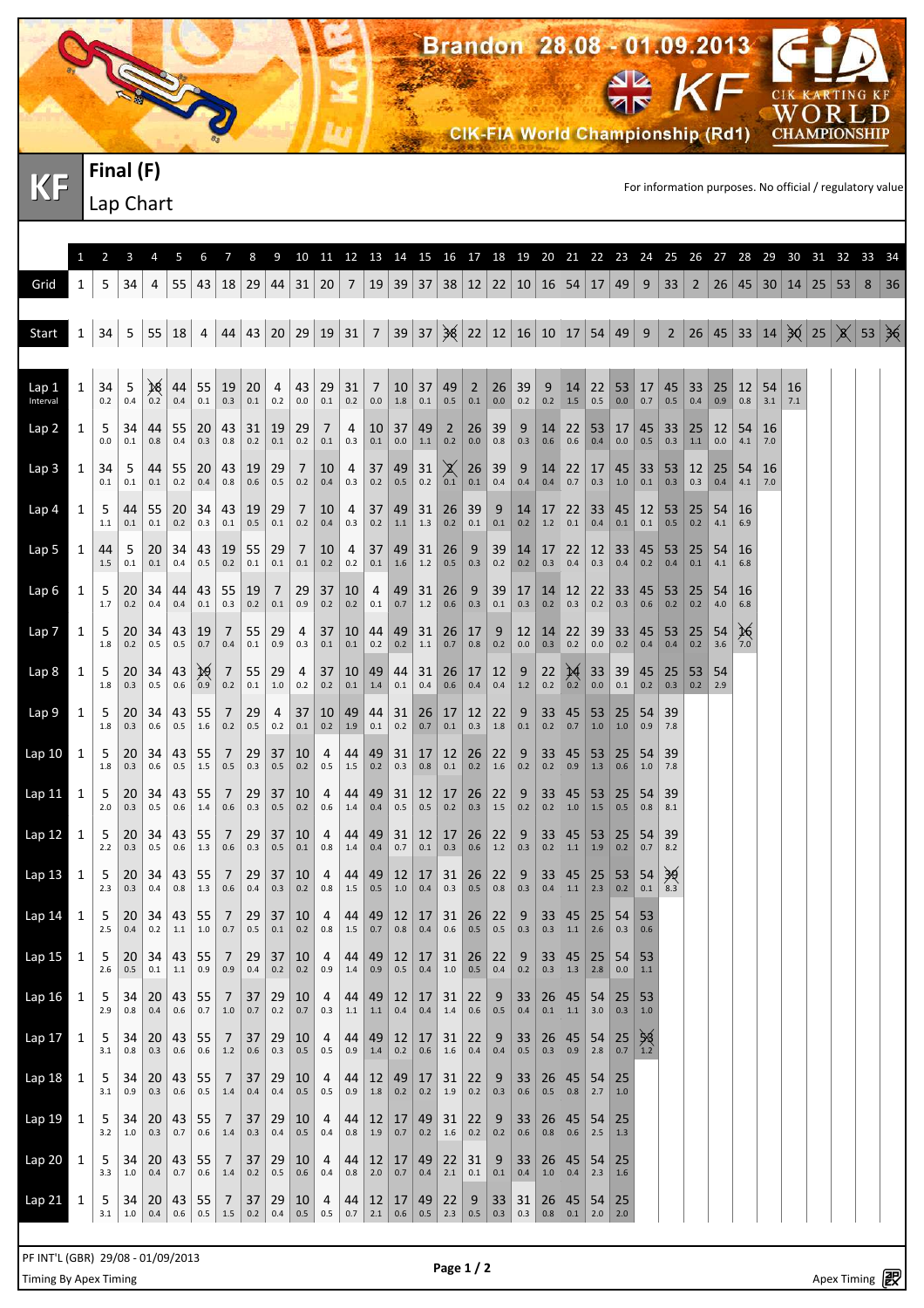|          |                                                                                                                     |                                              |                                                     |                                                                                      |                                                 |                                         |                                                                                                       | See. |                                                                                                | Brandon 28.08 - 01.09.2013<br><b>CIK-FIA World Championship (Rd1)</b> |                                                             |  | <b>SIE KF</b> |                                                          | CIK KARTING KF<br>$\overline{\mathbf{R}}$<br><b>CHAMPIONSHIP</b> |  |
|----------|---------------------------------------------------------------------------------------------------------------------|----------------------------------------------|-----------------------------------------------------|--------------------------------------------------------------------------------------|-------------------------------------------------|-----------------------------------------|-------------------------------------------------------------------------------------------------------|------|------------------------------------------------------------------------------------------------|-----------------------------------------------------------------------|-------------------------------------------------------------|--|---------------|----------------------------------------------------------|------------------------------------------------------------------|--|
| KF       | Final (F)<br>Lap Chart                                                                                              |                                              |                                                     |                                                                                      |                                                 |                                         |                                                                                                       |      |                                                                                                |                                                                       |                                                             |  |               | For information purposes. No official / regulatory value |                                                                  |  |
| $Lap$ 22 | $\mathbf{1}$<br>$\left  \begin{array}{c} 34 \\ 1.1 \end{array} \right $<br>$\begin{bmatrix} 5 \\ 2.8 \end{bmatrix}$ | $\begin{bmatrix} 20 \\ 0.6 \end{bmatrix}$ 43 | $\begin{bmatrix} 55 & 7 \\ 0.5 & 1.7 \end{bmatrix}$ | $\begin{array}{c} 37 \\ 0.1 \end{array}$<br>$\begin{array}{c} 29 \\ 0.5 \end{array}$ | $\begin{array}{c} 10 \\ \hline 0.5 \end{array}$ | $\begin{array}{c} 4 \\ 0.4 \end{array}$ | $44$ $\begin{array}{ c c c c c } \hline 12 & 17 & 49 & 22 \\ 0.6 & 2.1 & 0.6 & 0.7 & 2.5 \end{array}$ |      | $\begin{array}{ c c c c }\n 9 & 33 & 31 & 26 \\  \hline\n 0.3 & 0.3 & 0.7 & 1.7\n \end{array}$ | $\begin{array}{ c c }\n 45 \\  0.3 \\  \hline\n\end{array}$           | $\begin{array}{ c c }\n 54 & 25 \\  0.7 & 2.1\n\end{array}$ |  |               |                                                          |                                                                  |  |
|          |                                                                                                                     |                                              |                                                     |                                                                                      |                                                 |                                         |                                                                                                       |      |                                                                                                |                                                                       |                                                             |  |               |                                                          |                                                                  |  |
|          |                                                                                                                     |                                              |                                                     |                                                                                      |                                                 |                                         |                                                                                                       |      |                                                                                                |                                                                       |                                                             |  |               |                                                          |                                                                  |  |
|          |                                                                                                                     |                                              |                                                     |                                                                                      |                                                 |                                         |                                                                                                       |      |                                                                                                |                                                                       |                                                             |  |               |                                                          |                                                                  |  |
|          |                                                                                                                     |                                              |                                                     |                                                                                      |                                                 |                                         |                                                                                                       |      |                                                                                                |                                                                       |                                                             |  |               |                                                          |                                                                  |  |
|          |                                                                                                                     |                                              |                                                     |                                                                                      |                                                 |                                         |                                                                                                       |      |                                                                                                |                                                                       |                                                             |  |               |                                                          |                                                                  |  |
|          |                                                                                                                     |                                              |                                                     |                                                                                      |                                                 |                                         |                                                                                                       |      |                                                                                                |                                                                       |                                                             |  |               |                                                          |                                                                  |  |
|          |                                                                                                                     |                                              |                                                     |                                                                                      |                                                 |                                         |                                                                                                       |      |                                                                                                |                                                                       |                                                             |  |               |                                                          |                                                                  |  |
|          |                                                                                                                     |                                              |                                                     |                                                                                      |                                                 |                                         |                                                                                                       |      |                                                                                                |                                                                       |                                                             |  |               |                                                          |                                                                  |  |
|          |                                                                                                                     |                                              |                                                     |                                                                                      |                                                 |                                         |                                                                                                       |      |                                                                                                |                                                                       |                                                             |  |               |                                                          |                                                                  |  |
|          |                                                                                                                     |                                              |                                                     |                                                                                      |                                                 |                                         |                                                                                                       |      |                                                                                                |                                                                       |                                                             |  |               |                                                          |                                                                  |  |
|          |                                                                                                                     |                                              |                                                     |                                                                                      |                                                 |                                         |                                                                                                       |      |                                                                                                |                                                                       |                                                             |  |               |                                                          |                                                                  |  |
|          |                                                                                                                     |                                              |                                                     |                                                                                      |                                                 |                                         |                                                                                                       |      |                                                                                                |                                                                       |                                                             |  |               |                                                          |                                                                  |  |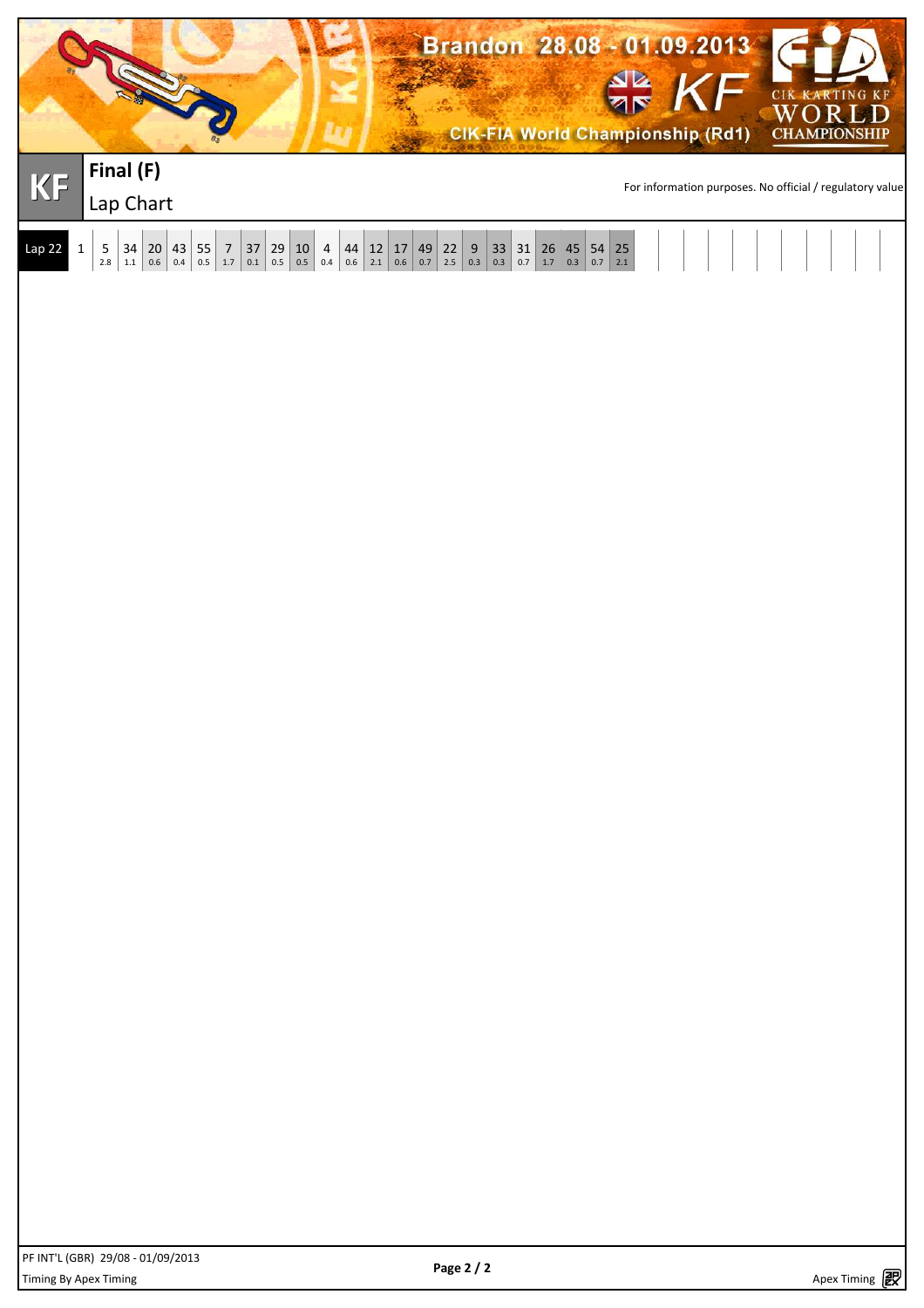**CIK-FIA World Championship (Rd1)** 

Brandon 28.08 - 01.09.2013

CIK KARTING KF

WORLD<br>CHAMPIONSHIP

**KF** FINCH (F)<br> **KF** Time Applysis **Final (F)** Lap Time Analysis

N

| Laps           | Sector 1                 | Sector 2                          | Sector 3         | Lap Time         | Laps                | Sector 1                   | Sector 2 | Sector 3 | Lap Time | Laps                | Sector 1                        | Sector 2         | Sector 3 | Lap Time |
|----------------|--------------------------|-----------------------------------|------------------|------------------|---------------------|----------------------------|----------|----------|----------|---------------------|---------------------------------|------------------|----------|----------|
|                |                          |                                   |                  |                  | 19                  | 19.500                     | 17.230   | 17.963   | 54.693   | 20                  | 19.473                          | 17.178           | 18.125   | 54.776   |
|                | No.1 Verstappen, Max     |                                   |                  |                  | 20                  | 19.516                     | 17.238   | 17.985   | 54.739   | 21                  | 19.487                          | 17.175           | 18.115   | 54.777   |
| 1              | 20.227                   | 17.856                            | 18.530           | 56.613           | 21                  | 19.557                     | 17.216   | 17.985   | 54.758   | 22                  | 19.590                          | 17.255           | 18.103   | 54.948   |
| $\overline{2}$ | 19.905                   | 17.931                            | 18.512           | 56.348           | 22                  | 19.545                     | 17.247   | 18.026   | 54.818   |                     |                                 |                  |          |          |
| 3<br>4         | 20.268                   | 17.664<br>17.410                  | 18.258           | 56.190<br>55.314 |                     |                            |          |          |          | <b>No.9</b>         | <b>Nylund, Niclas</b><br>24.426 | 18.188           | 18.649   | 1:01.263 |
| 5              | 19.762<br>19.686         | 17.426                            | 18.142<br>18.095 | 55.207           | <b>No.5</b>         | Nielsen, Nicklas<br>20.573 | 18.022   | 18.528   | 57.123   | 1<br>$\overline{2}$ | 19.948                          |                  | 18.536   | 57.405   |
| 6              | 19.646                   | 17.249                            | 18.034           | 54.929           | 1<br>$\overline{2}$ | 19.718                     | 17.683   | 18.392   | 55.793   | 3                   | 19.897                          | 18.921<br>17.632 | 18.226   | 55.755   |
| 7              | 19.590                   | 17.235                            | 18.004           | 54.829           | 3                   | 20.415                     | 17.737   | 18.303   | 56.455   | 4                   | 19.744                          | 17.864           | 18.482   | 56.090   |
| 8              | 19.553                   | 17.204                            | 18.024           | 54.781           | 4                   | 19.709                     | 17.996   | 18.408   | 56.113   | 5                   | 19.674                          | 17.948           | 18.191   | 55.813   |
| 9              | 19.617                   | 17.191                            | 18.056           | 54.864           | 5                   | 19.666                     | 17.867   | 18.166   | 55.699   | 6                   | 19.694                          | 17.620           | 18.088   | 55.402   |
| 10             | 19.591                   | 17.239                            | 18.053           | 54.883           | 6                   | 19.662                     | 17.346   | 18.056   | 55.064   | 7                   | 19.665                          | 18.341           | 18.226   | 56.232   |
| 11             | 19.584                   | 17.114                            | 17.974           | 54.672           | 7                   | 19.540                     | 17.223   | 18.093   | 54.856   | 8                   | 20.505                          | 17.618           | 18.221   | 56.344   |
| 12             | 19.631                   | 17.078                            | 17.990           | 54.699           | 8                   | 19.523                     | 17.213   | 18.105   | 54.841   | 9                   | 19.682                          | 17.921           | 18.152   | 55.755   |
| 13             | 19.560                   | 17.154                            | 17.910           | 54.624           | 9                   | 19.534                     | 17.234   | 18.080   | 54.848   | 10                  | 19.621                          | 17.349           | 18.096   | 55.066   |
| 14             | 19.518                   | 17.165                            | 17.927           | 54.610           | 10                  | 19.524                     | 17.262   | 18.113   | 54.899   | 11                  | 19.676                          | 17.358           | 18.020   | 55.054   |
| 15             | 19.520                   | 17.125                            | 18.002           | 54.647           | 11                  | 19.495                     | 17.272   | 18.110   | 54.877   | 12                  | 19.593                          | 17.374           | 18.050   | 55.017   |
| 16             | 19.528                   | 17.073                            | 17.946           | 54.547           | 12                  | 19.562                     | 17.205   | 18.060   | 54.827   | 13                  | 19.527                          | 17.275           | 18.099   | 54.901   |
| 17             | 19.479                   | 17.089                            | 17.995           | 54.563           | 13                  | 19.542                     | 17.226   | 18.037   | 54.805   | 14                  | 19.590                          | 17.299           | 18.056   | 54.945   |
| 18             | 19.514                   | 17.135                            | 18.074           | 54.723           | 14                  | 19.512                     | 17.212   | 18.044   | 54.768   | 15                  | 19.565                          | 17.337           | 18.021   | 54.923   |
| 19             | 19.547                   | 17.052                            | 18.018           | 54.617           | 15                  | 19.530                     | 17.224   | 18.042   | 54.796   | 16                  | 19.537                          | 17.353           | 18.229   | 55.119   |
| 20             | 19.537                   | 17.076                            | 18.011           | 54.624           | 16                  | 19.483                     | 17.199   | 18.091   | 54.773   | 17                  | 19.512                          | 17.276           | 18.047   | 54.835   |
| 21             | 19.637                   | 17.146                            | 18.030           | 54.813           | 17                  | 19.505                     | 17.209   | 18.046   | 54.760   | 18                  | 19.479                          | 17.274           | 18.036   | 54.789   |
| 22             | 19.561                   | 17.158                            | 18.357           | 55.076           | 18                  | 19.534                     | 17.159   | 18.053   | 54.746   | 19                  | 19.567                          | 17.250           | 18.094   | 54.911   |
|                |                          |                                   |                  |                  | 19                  | 19.514                     | 17.179   | 17.997   | 54.690   | 20                  | 19.542                          | 17.706           | 18.021   | 55.269   |
|                | No.2 Moineault, Valentin |                                   |                  |                  | 20                  | 19.531                     | 17.168   | 18.039   | 54.738   | 21                  | 19.887                          | 17.311           | 18.048   | 55.246   |
| 1              | 22.891                   | 18.921                            | 18.716           | 1:00.528         | 21                  | 19.497                     | 17.118   | 18.008   | 54.623   | 22                  | 19.522                          | 17.297           | 18.016   | 54.835   |
| $\overline{2}$ | 20.089                   | 18.092                            | 18.450           | 56.631           | 22                  | 19.507                     | 17.143   | 18.104   | 54.754   |                     |                                 |                  |          |          |
| 3              | 19.813                   | 17.754                            | 18.511           | 56.078           |                     |                            |          |          |          |                     | No.10 Palou Montalbo, Alex      |                  |          |          |
| No.4           | Basz, Karol              |                                   |                  |                  | No.7                | <b>Tiene, Felice</b>       |          |          |          | 1                   | 23.025                          | 18.475           | 18.584   | 1:00.084 |
| 1              | 21.508                   | 18.221                            | 18.721           | 58.450           | 1                   | 21.785                     | 18.160   | 18.703   | 58.648   | $\overline{2}$      | 19.868                          | 17.682           | 18.360   | 55.910   |
| $\overline{2}$ | 20.448                   | 19.306                            | 18.490           | 58.244           | $\overline{2}$      | 19.947                     | 18.947   | 18.453   | 57.347   | 3                   | 20.014                          | 17.799           | 18.161   | 55.974   |
| 3              | 20.299                   | 18.000                            | 18.162           | 56.461           | 3                   | 20.074                     | 17.727   | 18.174   | 55.975   | 4                   | 19.632                          | 17.361           | 18.128   | 55.121   |
| 4              | 19.598                   | 17.394                            | 18.086           | 55.078           | $\overline{4}$      | 19.606                     | 17.385   | 18.114   | 55.105   | 5                   | 19.656                          | 17.465           | 18.111   | 55.232   |
| 5              | 19.606                   | 17.416                            | 18.151           | 55.173           | 5                   | 19.652                     | 17.427   | 18.387   | 55.466   | 6                   | 19.738                          | 18.279           | 18.487   | 56.504   |
| 6              | 19.539                   | 18.532                            | 18.283           | 56.354           | 6                   | 19.692                     | 17.382   | 18.108   | 55.182   | 7                   | 19.556                          | 17.702           | 18.547   | 55.805   |
| $\overline{7}$ | 19.602                   | 17.360                            | 18.328           | 55.290           | 7                   | 19.687                     | 17.542   | 18.197   | 55.426   | 8                   | 19.611                          | 17.258           | 18.045   | 54.914   |
| 8              | 19.494                   | 17.345                            | 18.039           | 54.878           | 8                   | 19.565                     | 17.287   | 18.102   | 54.954   | 9                   | 19.677                          | 17.269           | 18.032   | 54.978   |
| 9              | 19.669                   | 17.316                            | 18.035           | 55.020           | 9                   | 19.814                     | 17.630   | 18.127   | 55.571   | 10                  | 19.538                          | 17.383           | 18.067   | 54.988   |
| 10             | 19.549                   | 18.231                            | 18.098           | 55.878           | 10                  | 19.572                     | 17.297   | 18.199   | 55.068   | 11                  | 19.514                          | 17.243           | 18.044   | 54.801   |
| 11             | 19.551                   | 17.398                            | 18.034           | 54.983           | 11                  | 19.585                     | 17.216   | 18.108   | 54.909   | 12                  | 19.529                          | 17.209           | 18.047   | 54.785   |
| 12             | 19.577                   | 17.284                            | 18.074           | 54.935           | 12                  | 19.541                     | 17.192   | 18.117   | 54.850   | 13                  | 19.521                          | 17.244           | 17.999   | 54.764   |
| 13             | 19.514                   | 17.290                            | 17.958           | 54.762           | 13                  | 19.530                     | 17.197   | 18.051   | 54.778   | 14                  | 19.491                          | 17.278           | 18.054   | 54.823   |
| 14             | 19.538                   | 17.278                            | 18.031           | 54.847           | 14                  | 19.526                     | 17.229   | 18.087   | 54.842   | 15                  | 19.537                          | 17.186           | 18.044   | 54.767   |
| 15             | 19.511                   | 17.334                            | 18.037           | 54.882           | 15                  | 19.518                     | 17.246   | 18.143   | 54.907   | 16                  | 19.897                          | 17.560           | 18.173   | 55.630   |
| 16             | 19.581                   | 17.365                            | 18.087           | 55.033           | 16                  | 19.495                     | 17.179   | 18.108   | 54.782   | 17                  | 19.519                          | 17.164           | 18.016   | 54.699   |
| 17             | 19.539                   | 17.242                            | 18.075           | 54.856           | 17                  | 19.508                     | 17.185   | 18.126   | 54.819   | 18                  | 19.537                          | 17.166           | 18.058   | 54.761   |
| 18             | 19.487                   | 17.287                            | 18.026           | 54.800           | 18                  | 19.508                     | 17.214   | 18.180   | 54.902   | 19                  | 19.568                          | 17.199           | 18.024   | 54.791   |
|                |                          |                                   |                  |                  | 19                  | 19.529                     | 17.184   | 18.130   | 54.843   | 20                  | 19.472                          | 17.217           | 18.077   | 54.766   |
|                |                          |                                   |                  |                  |                     |                            |          |          |          |                     |                                 |                  |          |          |
|                |                          | PF INT'L (GBR) 29/08 - 01/09/2013 |                  |                  |                     |                            |          |          |          |                     |                                 |                  |          |          |

£.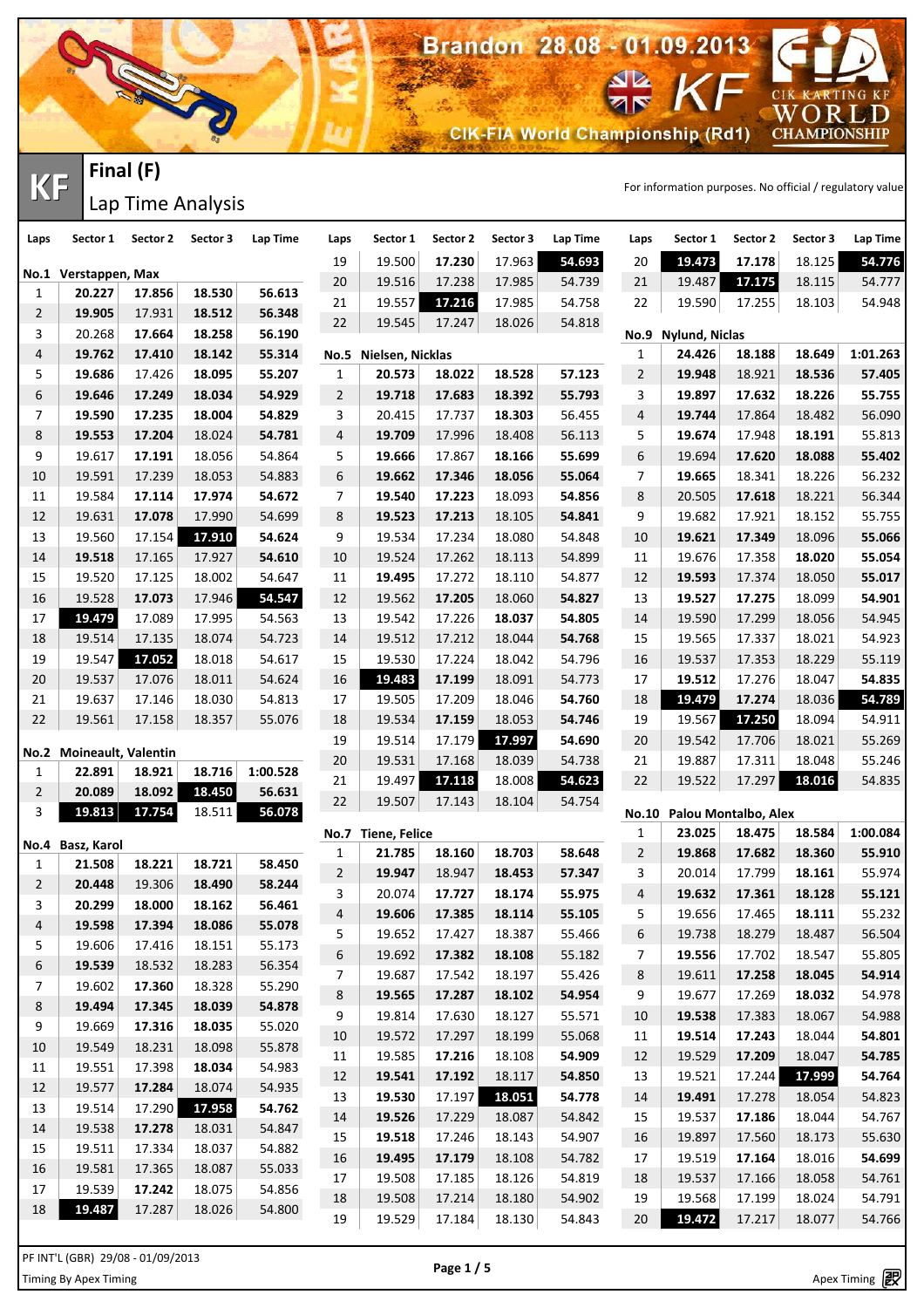

Lap Time Analysis

| Laps           | Sector 1               | Sector 2               | Sector 3 | Lap Time | Laps           | Sector 1              | Sector 2                  | Sector 3 | Lap Time | Laps             | Sector 1             | Sector 2 | Sector 3 | Lap Time |
|----------------|------------------------|------------------------|----------|----------|----------------|-----------------------|---------------------------|----------|----------|------------------|----------------------|----------|----------|----------|
| 21             | 19.499                 | 17.142                 | 18.048   | 54.689   | 4              | 19.611                | 17.904                    | 18.516   | 56.031   | 16               | 20.072               | 17.328   | 18.085   | 55.485   |
| 22             | 19.568                 | 17.263                 | 18.061   | 54.892   | 5              | 19.658                | 17.385                    | 18.062   | 55.105   | 17               | 19.504               | 17.216   | 18.054   | 54.774   |
|                |                        |                        |          |          | 6              | 19.630                | 17.490                    | 18.026   | 55.146   | 18               | 19.514               | 17.255   | 17.999   | 54.768   |
|                | No.12 Russell, George  |                        |          |          | $\overline{7}$ | 19.581                | 17.761                    | 18.090   | 55.432   | 19               | 19.523               | 17.206   | 18.018   | 54.747   |
| 1              | 29.561                 | 18.920                 | 18.640   | 1:07.121 | 8              | 19.584                | 17.334                    | 17.976   | 54.894   | 20               | 19.500               | 17.257   | 18.056   | 54.813   |
| 2              | 19.758                 | 17.649                 | 18.304   | 55.711   | 9              | 19.544                | 17.337                    | 18.114   | 54.995   | 21               | 19.490               | 17.212   | 18.082   | 54.784   |
| 3              | 19.769                 | 17.391                 | 18.132   | 55.292   | 10             | 19.632                | 17.553                    | 18.046   | 55.231   | 22               | 19.548               | 17.271   | 18.108   | 54.927   |
| 4              | 19.491                 | 17.499                 | 18.092   | 55.082   | 11             | 19.908                | 17.308                    | 18.076   | 55.292   |                  |                      |          |          |          |
| 5              | 19.498                 | 17.466                 | 18.053   | 55.017   | 12             | 19.547                | 17.317                    | 17.993   | 54.857   |                  | No.22 Norris, Oliver |          |          |          |
| 6              | 19.468                 | 17.393                 | 18.038   | 54.899   | 13             | 19.757                | 17.378                    | 17.991   | 55.126   | 1                | 25.002               | 19.601   | 19.117   | 1:03.720 |
| 7              | 19.490                 | 17.634                 | 18.075   | 55.199   | 14             | 19.535                | 17.275                    | 17.975   | 54.785   | $\overline{2}$   | 20.061               | 17.963   | 18.483   | 56.507   |
| 8              | 19.630                 | 17.309                 | 18.094   | 55.033   | 15             | 19.562                | 17.263                    | 17.954   | 54.779   | 3                | 19.774               | 17.612   | 18.338   | 55.724   |
| 9              | 19.487                 | 17.346                 | 18.083   | 54.916   | 16             | 19.553                | 17.297                    | 17.951   | 54.801   | 4                | 19.757               | 18.286   | 18.470   | 56.513   |
| 10             | 19.464                 | 17.494                 | 18.051   | 55.009   | 17             | 19.606                | 17.277                    | 18.012   | 54.895   | 5                | 19.741               | 17.446   | 18.219   | 55.406   |
| 11             | 19.519                 | 17.272                 | 18.045   | 54.836   | 18             | 19.569                | 17.254                    | 17.974   | 54.797   | 6                | 19.715               | 17.689   | 18.140   | 55.544   |
| 12             | 19.463                 | 17.238                 | 18.077   | 54.778   | 19             | 19.617                | 17.424                    | 18.006   | 55.047   | $\overline{7}$   | 19.662               | 17.523   | 18.328   | 55.513   |
| 13             | 19.669                 | 17.355                 | 18.028   | 55.052   | 20             | 19.568                | 17.267                    | 17.950   | 54.785   | 8                | 19.910               | 17.780   | 18.254   | 55.944   |
| 14             | 19.489                 | 17.275                 | 18.060   | 54.824   | 21             | 19.523                | 17.222                    | 17.931   | 54.676   | 9                | 19.680               | 17.485   | 18.139   | 55.304   |
| 15             | 19.483                 | 17.277                 | 17.995   | 54.755   | 22             | 19.583                | 17.230                    | 17.908   | 54.721   | 10               | 19.655               | 17.271   | 18.134   | 55.060   |
| 16             | 19.432                 | 17.320                 | 18.019   | 54.771   |                |                       |                           |          |          | 11               | 19.674               | 17.304   | 18.041   | 55.019   |
| 17             | 19.415                 | 17.213                 | 18.097   | 54.725   |                |                       | No.18 Barnicoat, Benjamin |          |          | 12               | 19.589               | 17.243   | 18.106   | 54.938   |
| 18             | 19.552                 | 17.325                 | 18.077   | 54.954   | 1              | 20.717                | 17.984                    | 18.542   | 57.243   | 13               | 19.593               | 17.190   | 18.075   | 54.858   |
| 19             | 19.511                 | 17.249                 | 18.043   | 54.803   | <b>No.19</b>   | Russo, Andrea         |                           |          |          | 14               | 19.644               | 17.242   | 18.060   | 54.946   |
| 20             | 19.454                 | 17.255                 | 18.035   | 54.744   | 1              | 21.141                | 18.120                    | 18.634   | 57.895   | 15               | 19.598               | 17.244   | 18.145   | 54.987   |
| 21             | 19.473                 | 17.281                 | 18.024   | 54.778   | $\overline{2}$ | 20.671                | 18.881                    | 18.361   | 57.913   | 16               | 19.622               | 17.251   | 18.032   | 54.905   |
| 22             | 19.437                 | 17.311                 | 18.018   | 54.766   | 3              | 19.848                | 17.447                    | 18.253   | 55.548   | 17               | 19.652               | 17.227   | 18.041   | 54.920   |
| No.14          |                        | Chang Wing Chung, Andy |          |          | 4              | 19.810                | 17.476                    | 18.224   | 55.510   | 18               | 19.580               | 17.232   | 18.025   | 54.837   |
| 1              | 24.367                 | 19.289                 | 18.875   | 1:02.531 | 5              | 19.641                | 17.429                    | 18.345   | 55.415   | 19               | 19.644               | 17.285   | 18.102   | 55.031   |
| $\overline{2}$ | 20.021                 | 17.965                 | 18.462   | 56.448   | 6              | 19.608                | 17.718                    | 18.168   | 55.494   | 20               | 19.622               | 17.444   | 18.145   | 55.211   |
| 3              | 19.827                 | 17.508                 | 18.274   | 55.609   | 7 <sup>7</sup> | 19.615                | 17.440                    | 18.099   | 55.154   | 21               | 19.655               | 17.292   | 18.099   | 55.046   |
| 4              | 19.743                 | 17.787                 | 18.314   | 55.844   | 8              | 19.620                | 17.356                    | 18.098   | 55.074   | 22               | 19.617               | 17.207   | 18.149   | 54.973   |
| 5              | 19.766                 | 17.883                 | 18.386   | 56.035   |                |                       |                           |          |          | <b>No.25</b>     | Okada, Takuya        |          |          |          |
| 6              | 19.766                 | 17.817                 | 18.133   | 55.716   |                | No.20 Stupenkov, Egor |                           |          |          | 1                | 24.602               | 22.255   | 18.716   | 1:05.573 |
| 7              | 19.709                 | 17.884                 | 18.286   | 55.879   | 1              | 21.047                | 18.391                    | 18.668   | 58.106   | $\overline{2}$   | 20.071               | 17.869   | 18.526   | 56.466   |
| 8              | 19.928                 | 18.215                 | 18.323   | 56.466   | $\overline{a}$ | 20.297                | 17.818                    | 18.362   | 56.477   | 3                | 20.103               | 17.539   | 18.194   | 55.836   |
|                |                        |                        |          |          | 3              | 19.692                | 17.529                    | 18.119   | 55.340   | 4                | 19.684               | 17.526   | 18.260   | 55.470   |
|                | No.16 Snell, Sam       |                        |          |          | 4              | 19.648                | 17.620                    | 18.612   | 55.880   | 5                | 19.602               | 17.488   | 18.340   | 55.430   |
| 1              | 40.049                 | 18.481                 | 18.797   | 1:17.327 | 5              | 19.714                | 17.456                    | 18.160   | 55.330   | $\boldsymbol{6}$ | 19.646               | 17.507   | 18.231   | 55.384   |
| 2              | 20.039                 | 17.941                 | 18.611   | 56.591   | 6              | 19.618                | 17.402                    | 18.099   | 55.119   | 7                | 19.603               | 17.552   | 18.328   | 55.483   |
| 3              | 19.866                 | 17.685                 | 18.208   | 55.759   | 7 <sup>7</sup> | 19.536                | 17.299                    | 18.048   | 54.883   | 8                | 19.620               | 17.643   | 18.311   | 55.574   |
| 4              | 19.725                 | 17.511                 | 18.209   | 55.445   | 8              | 19.518                | 17.308                    | 18.077   | 54.903   | 9                | 19.804               | 19.477   | 18.234   | 57.515   |
| 5              | 19.677                 | 17.431                 | 18.199   | 55.307   | 9              | 19.568                | 17.243                    | 18.049   | 54.860   | $10\,$           | 19.633               | 17.341   | 18.231   | 55.205   |
| 6              | 19.639                 | 17.438                 | 18.183   | 55.260   | 10             | 19.530                | 17.373                    | 18.024   | 54.927   | 11               | 19.651               | 17.376   | 18.162   | 55.189   |
| 7              | 19.614                 | 17.410                 | 18.225   | 55.249   | 11             | 19.529                | 17.230                    | 18.058   | 54.817   | 12               | 19.584               | 17.466   | 18.117   | 55.167   |
|                |                        |                        |          |          | 12             | 19.534                | 17.273                    | 18.026   | 54.833   | 13               | 19.565               | 17.540   | 18.179   | 55.284   |
|                | No.17 Romanov, Vasiliy |                        |          |          | 13             | 19.530                | 17.246                    | 18.031   | 54.807   |                  |                      |          |          | 55.216   |
| 1              | 25.263                 | 20.331                 | 18.673   | 1:04.267 | 14             | 19.554                | 17.313                    | 18.045   | 54.912   | 14<br>15         | 19.682<br>19.585     | 17.339   | 18.195   |          |
| $\overline{2}$ | 19.941                 | 17.898                 | 18.482   | 56.321   | 15             | 19.557                | 17.232                    | 18.072   | 54.861   |                  |                      | 17.486   | 18.215   | 55.286   |
| 3              | 20.038                 | 17.415                 | 18.081   | 55.534   |                |                       |                           |          |          | 16               | 19.811               | 17.700   | 18.143   | 55.654   |

Apex Timing - timing solutions and services http://www.apex-timing.com/ Timing By Apex Timing Apex Timing PF INT'L (GBR) 29/08 - 01/09/2013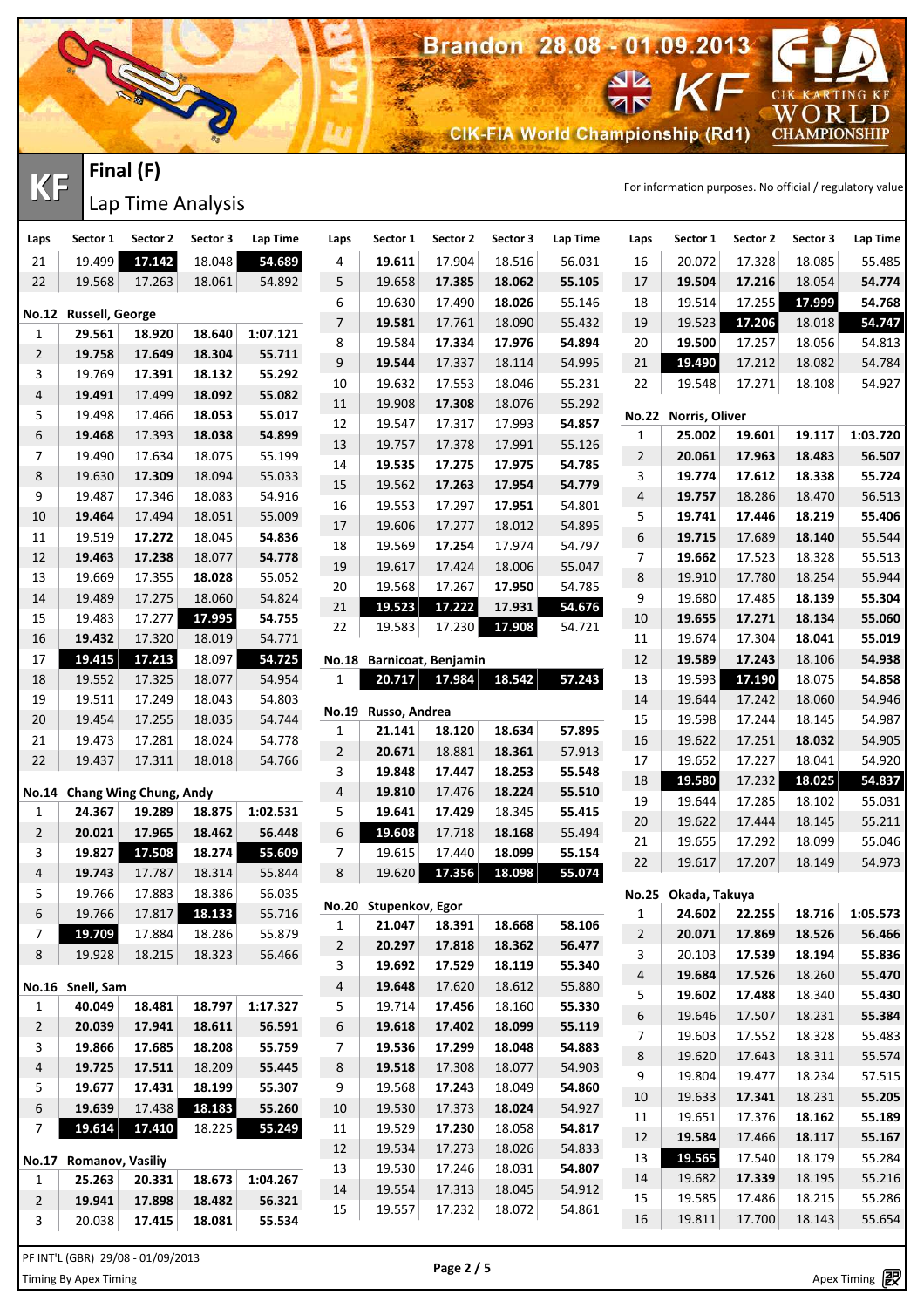**CIK-FIA World Championship (Rd1)** 

Brandon 28.08 - 01.09.2013

**KF** FINCH (F)<br> **KF** Time Applysis

CIK KARTING KF

WORLD<br>CHAMPIONSHIP

Lap Time Analysis

RECT

**Final (F)**

| Laps                | Sector 1                          | Sector 2 | Sector 3 | Lap Time | Laps           | Sector 1                         | Sector 2 | Sector 3 | Lap Time | Laps                | Sector 1                | Sector 2 | Sector 3         | Lap Time         |
|---------------------|-----------------------------------|----------|----------|----------|----------------|----------------------------------|----------|----------|----------|---------------------|-------------------------|----------|------------------|------------------|
| 17                  | 19.737                            | 17.344   | 18.149   | 55.230   | 18             | 19.596                           | 17.190   | 18.055   | 54.841   | 19                  | 19.585                  | 17.287   | 18.066           | 54.938           |
| 18                  | 19.647                            | 17.330   | 18.215   | 55.192   | 19             | 19.537                           | 17.156   | 18.024   | 54.717   | 20                  | 19.608                  | 17.323   | 18.115           | 55.046           |
| 19                  | 19.664                            | 17.419   | 18.080   | 55.163   | 20             | 19.525                           | 17.227   | 17.991   | 54.743   | 21                  | 19.624                  | 17.410   | 18.074           | 55.108           |
| $20\,$              | 19.579                            | 17.388   | 18.119   | 55.086   | 21             | 19.570                           | 17.188   | 17.984   | 54.742   | 22                  | 19.566                  | 17.271   | 18.034           | 54.871           |
| 21                  | 19.619                            | 17.369   | 18.158   | 55.146   | 22             | 19.550                           | 17.221   | 18.107   | 54.878   |                     |                         |          |                  |                  |
| 22                  | 19.591                            | 17.353   | 18.139   | 55.083   |                |                                  |          |          |          |                     | No.34 Hanley, Ben       | 17.999   |                  |                  |
|                     |                                   |          |          |          | 1              | No.31 Litchfield, Mark<br>21.694 | 18.186   | 18.790   | 58.670   | 1<br>$\overline{2}$ | 20.228<br>19.796        | 18.171   | 18.527<br>18.437 | 56.754<br>56.404 |
|                     | No.26 Gomez, Sidney<br>22.936     | 18.944   | 18.682   | 1:00.562 | $\overline{c}$ | 20.176                           | 18.160   | 18.516   | 56.852   | 3                   | 20.112                  | 17.732   | 18.254           | 56.098           |
| 1<br>$\overline{2}$ | 20.056                            | 18.186   | 18.384   | 56.626   | 3              | 20.800                           | 18.511   | 19.152   | 58.463   | 4                   | 20.000                  | 17.797   | 19.425           | 57.222           |
| 3                   | 19.837                            | 17.788   | 18.507   | 56.132   | 4              | 19.941                           | 18.366   | 18.337   | 56.644   | 5                   | 19.698                  | 17.548   | 18.165           | 55.411           |
| 4                   | 19.825                            | 18.394   | 18.352   | 56.571   | 5              | 19.803                           | 17.464   | 18.247   | 55.514   | 6                   | 19.636                  | 17.410   | 18.060           | 55.106           |
| 5                   | 19.732                            | 17.974   | 18.163   | 55.869   | 6              | 19.703                           | 17.394   | 18.229   | 55.326   | 7                   | 19.580                  | 17.320   | 18.085           | 54.985           |
| 6                   | 19.701                            | 17.452   | 18.203   | 55.356   | 7              | 19.722                           | 17.384   | 18.199   | 55.305   | 8                   | 19.580                  | 17.224   | 18.077           | 54.881           |
| 7                   | 19.716                            | 17.496   | 18.217   | 55.429   | 8              | 19.743                           | 17.383   | 18.255   | 55.381   | 9                   | 19.591                  | 17.218   | 18.160           | 54.969           |
| 8                   | 19.721                            | 17.439   | 18.134   | 55.294   | 9              | 19.696                           | 17.335   | 18.224   | 55.255   | 10                  | 19.581                  | 17.242   | 18.092           | 54.915           |
| 9                   | 19.700                            | 17.436   | 18.189   | 55.325   | 10             | 19.669                           | 17.403   | 18.194   | 55.266   | 11                  | 19.537                  | 17.264   | 17.993           | 54.794           |
| 10                  | 19.738                            | 17.969   | 18.156   | 55.863   | 11             | 19.776                           | 17.355   | 18.154   | 55.285   | 12                  | 19.562                  | 17.257   | 18.003           | 54.822           |
| 11                  | 19.649                            | 17.340   | 18.168   | 55.157   | 12             | 19.664                           | 17.356   | 18.183   | 55.203   | 13                  | 19.525                  | 17.162   | 17.934           | 54.621           |
| $12\,$              | 19.613                            | 17.385   | 18.196   | 55.194   | 13             | 20.460                           | 17.325   | 18.173   | 55.958   | 14                  | 19.554                  | 17.153   | 18.046           | 54.753           |
| 13                  | 19.646                            | 17.417   | 18.218   | 55.281   | 14             | 19.743                           | 17.295   | 18.106   | 55.144   | 15                  | 19.566                  | 17.134   | 18.094           | 54.794           |
| 14                  | 19.702                            | 17.376   | 18.107   | 55.185   | 15             | 19.690                           | 17.308   | 18.127   | 55.125   | 16                  | 19.654                  | 17.215   | 18.036           | 54.905           |
| 15                  | 19.645                            | 17.345   | 18.166   | 55.156   | $16\,$         | 19.689                           | 17.414   | 18.124   | 55.227   | 17                  | 19.511                  | 17.174   | 18.097           | 54.782           |
| 16                  | 19.693                            | 17.816   | 18.890   | 56.399   | 17             | 19.721                           | 17.286   | 18.113   | 55.120   | 18                  | 19.545                  | 17.218   | 18.043           | 54.806           |
| 17                  | 19.642                            | 17.378   | 18.148   | 55.168   | 18             | 19.649                           | 17.279   | 18.160   | 55.088   | 19                  | 19.552                  | 17.149   | 18.076           | 54.777           |
| $18\,$              | 19.647                            | 17.388   | 18.126   | 55.161   | 19             | 19.646                           | 17.278   | 18.100   | 55.024   | $20\,$              | 19.577                  | 17.171   | 17.992           | 54.740           |
| 19                  | 19.611                            | 17.343   | 18.226   | 55.180   | 20             | 19.682                           | 17.793   | 18.168   | 55.643   | 21                  | 19.556                  | 17.130   | 18.019           | 54.705           |
| 20                  | 19.730                            | 17.422   | 18.150   | 55.302   | 21             | 20.129                           | 17.752   | 18.181   | 56.062   | 22                  | 19.561                  | 17.194   | 18.010           | 54.765           |
| 21                  | 19.681                            | 17.405   | 18.164   | 55.250   | 22             | 19.741                           | 17.334   | 18.147   | 55.222   |                     |                         |          |                  |                  |
| 22                  | 19.942                            | 17.871   | 18.315   | 56.128   |                |                                  |          |          |          | <b>No.37</b>        | <b>Hiltbrand, Pedro</b> |          |                  |                  |
|                     |                                   |          |          |          |                | No.33 Dabski, Karol              |          |          |          | 1                   | 23.463                  | 18.444   | 18.583           | 1:00.490         |
| <b>No.29</b>        | <b>Boccolacci, Dorian</b>         |          |          |          | $\mathbf{1}$   | 24.333                           | 21.154   | 19.343   | 1:04.830 | $\overline{2}$      | 19.876                  | 17.660   | 18.349           | 55.885           |
| 1                   | 21.648                            | 18.181   | 18.727   | 58.556   | $\overline{2}$ | 19.997                           | 17.814   | 18.422   | 56.233   | 3                   | 20.040                  | 18.268   | 18.239           | 56.547           |
| $\overline{c}$      | 20.185                            | 18.896   | 18.424   | 57.505   | 3              | 19.792                           | 17.623   | 18.341   | 55.756   | 4                   | 19.690                  | 17.262   | 18.074           | 55.026           |
| 3                   | 20.091                            | 17.653   | 18.107   | 55.851   | 4              | 19.785                           | 17.452   | 18.234   | 55.471   | 5                   | 19.580                  | 17.372   | 18.121           | 55.073           |
| 4                   | 19.713                            | 17.383   | 18.054   | 55.150   | 5              | 19.686                           | 17.882   | 18.221   | 55.789   | 6                   | 19.589                  | 18.094   | 18.129           | 55.812           |
| 5                   | 19.705                            | 17.383   | 18.454   | 55.542   | 6              | 19.584                           | 17.405   | 18.142   | 55.131   | 7                   | 19.525                  | 17.602   | 18.764           | 55.891           |
| 6                   | 20.053                            | 18.153   | 18.122   | 56.328   | 7              | 19.558                           | 17.399   | 18.460   | 55.417   | 8                   | 19.529                  | 17.298   | 18.090           | 54.917           |
| 7                   | 19.606                            | 17.630   | 18.341   | 55.577   | 8              | 19.852                           | 17.861   | 18.299   | 56.012   | 9                   | 19.645                  | 17.272   | 18.041           | 54.958           |
| 8                   | 19.684                            | 17.331   | 18.016   | 55.031   | 9              | 19.931                           | 17.377   | 18.076   | 55.384   | 10                  | 19.542                  | 17.329   | 18.089           | 54.960           |
| 9                   | 19.617                            | 17.266   | 18.063   | 54.946   | 10             | 19.619                           | 17.365   | 18.099   | 55.083   | 11                  | 19.545                  | 17.172   | 18.053           | 54.770           |
| 10                  | 19.591                            | 17.250   | 18.020   | 54.861   | 11             | 19.595                           | 17.353   | 18.078   | 55.026   | 12                  | 19.596                  | 17.178   | 18.112           | 54.886           |
| 11                  | 19.594                            | 17.228   | 18.009   | 54.831   | 12             | 19.569                           | 17.332   | 18.087   | 54.988   | 13                  | 19.518                  | 17.175   | 17.989           | 54.682           |
| 12                  | 19.567                            | 17.261   | 18.016   | 54.844   | 13             | 19.543                           | 17.409   | 18.156   | 55.108   | 14                  | 19.563                  | 17.178   | 18.043           | 54.784           |
| 13                  | 19.549                            | 17.297   | 18.052   | 54.898   | 14             | 19.551                           | 17.276   | 18.069   | 54.896   | 15                  | 19.538                  | 17.232   | 18.064           | 54.834           |
| 14                  | 19.590                            | 17.306   | 18.047   | 54.943   | 15             | 19.552                           | 17.293   | 18.091   | 54.936   | 16                  | 19.550                  | 17.305   | 18.043           | 54.898           |
| 15                  | 19.501                            | 17.253   | 18.024   | 54.778   | 16             | 19.517                           | 17.322   | 18.317   | 55.156   | 17                  | 19.558                  | 17.162   | 18.022           | 54.742           |
| 16                  | 19.653                            | 17.678   | 18.034   | 55.365   | 17             | 19.569                           | 17.295   | 18.096   | 54.960   | 18                  | 19.514                  | 17.150   | 18.015           | 54.679           |
| 17                  | 19.560                            | 17.275   | 17.989   | 54.824   | 18             | 19.529                           | 17.341   | 18.053   | 54.923   | 19                  | 19.508                  | 17.172   | 18.067           | 54.747           |
|                     | PF INT'L (GBR) 29/08 - 01/09/2013 |          |          |          |                |                                  |          |          |          |                     |                         |          |                  |                  |

£.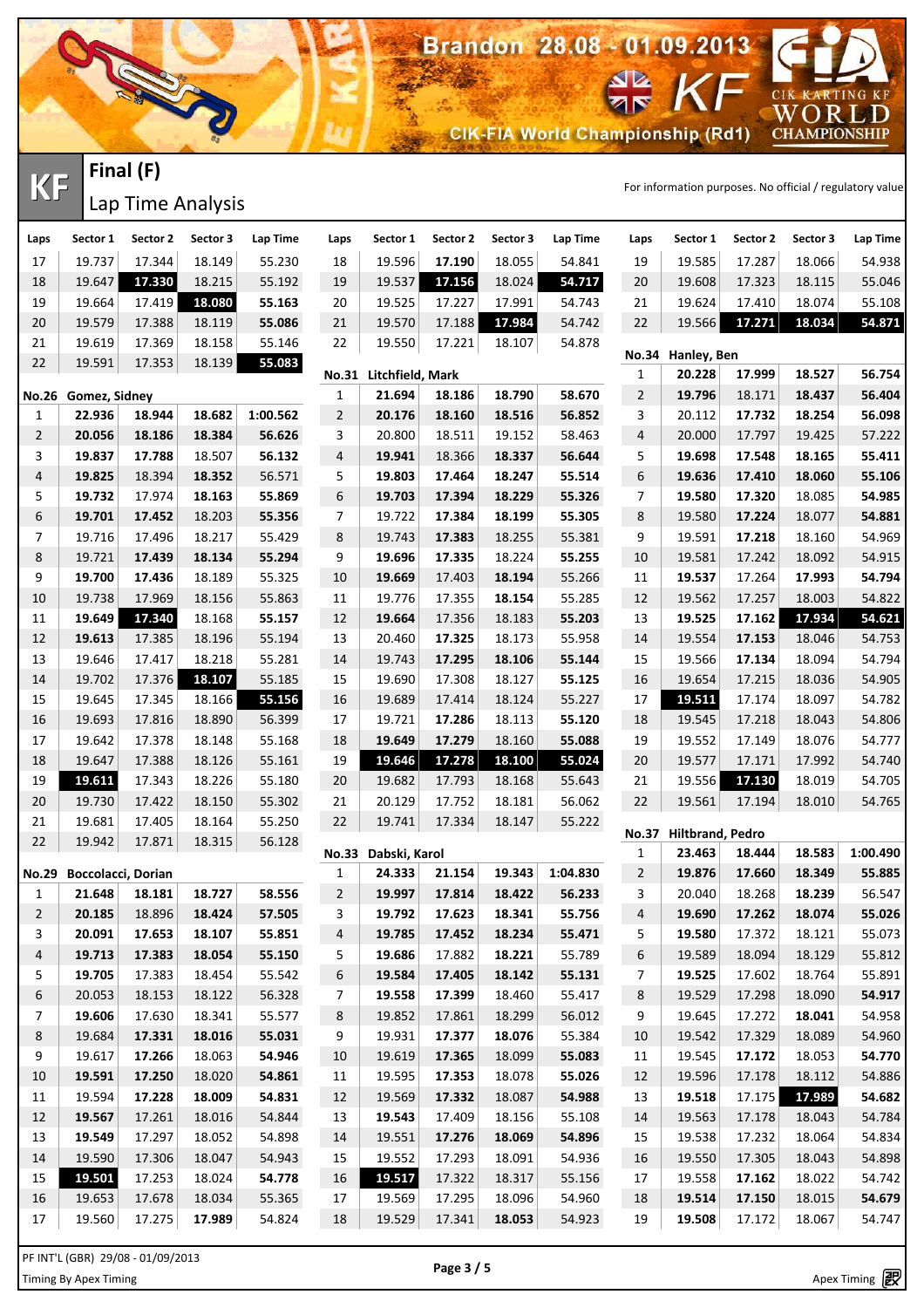

Lap Time Analysis

| Laps             | Sector 1            | Sector 2 | Sector 3 | Lap Time | Laps           | Sector 1       | Sector 2                 | Sector 3 | Lap Time | Laps                | Sector 1              | Sector 2 | Sector 3         | Lap Time |
|------------------|---------------------|----------|----------|----------|----------------|----------------|--------------------------|----------|----------|---------------------|-----------------------|----------|------------------|----------|
| 20               | 19.484              | 17.138   | 18.048   | 54.670   | 6              | 19.694         | 18.300                   | 18.289   | 56.283   | $\overline{7}$      | 19.752                | 17.456   | 18.168           | 55.376   |
| 21               | 19.537              | 17.208   | 18.070   | 54.815   | $\overline{7}$ | 19.939         | 19.096                   | 19.464   | 58.499   | 8                   | 19.787                | 17.734   | 18.390           | 55.911   |
| 22               | 19.557              | 17.177   | 18.070   | 54.804   | 8              | 19.722         | 18.085                   | 18.490   | 56.297   | 9                   | 19.799                | 17.553   | 18.119           | 55.471   |
|                  |                     |          |          |          | 9              | 19.749         | 17.542                   | 18.111   | 55.402   | 10                  | 19.887                | 17.383   | 18.088           | 55.358   |
| <b>No.39</b>     | Laaksonen, Simo     |          |          |          | 10             | 19.592         | 17.308                   | 18.055   | 54.955   | 11                  | 19.695                | 17.316   | 18.013           | 55.024   |
| 1                | 24.428              | 18.450   | 18.678   | 1:01.556 | $11\,$         | 19.605         | 17.271                   | 18.023   | 54.899   | 12                  | 19.643                | 17.300   | 18.036           | 54.979   |
| $\overline{2}$   | 20.048              | 18.707   | 18.527   | 57.282   | 12             | 19.571         | 17.273                   | 18.109   | 54.953   | 13                  | 19.631                | 17.330   | 17.990           | 54.951   |
| 3                | 19.850              | 17.576   | 18.297   | 55.723   | 13             | 19.600         | 17.214                   | 17.990   | 54.804   | 14                  | 19.681                | 17.363   | 17.997           | 55.041   |
| 4                | 19.798              | 18.103   | 18.400   | 56.301   | 14             | 19.573         | 17.285                   | 17.986   | 54.844   | 15                  | 19.640                | 17.321   | 18.015           | 54.976   |
| 5                | 19.733              | 18.244   | 18.281   | 56.258   | 15             | 19.601         | 17.229                   | 17.959   | 54.789   | 16                  | 19.605                | 17.373   | 17.933           | 54.911   |
| 6                | 19.656              | 17.518   | 18.153   | 55.327   | 16             | 19.565         | 17.255                   | 17.958   | 54.778   | 17                  | 19.635                | 17.304   | 18.027           | 54.966   |
| $\overline{7}$   | 19.666              | 18.274   | 18.853   | 56.793   | 17             | 19.571         | 17.159                   | 17.942   | 54.672   | 18                  | 19.648                | 17.709   | 18.035           | 55.392   |
| 8                | 20.434              | 17.671   | 18.293   | 56.398   | 18             | 19.538         | 17.186                   | 18.028   | 54.752   | 19                  | 19.671                | 17.828   | 18.064           | 55.563   |
| $\boldsymbol{9}$ | 20.300              | 28.208   | 18.370   | 1:06.878 | 19             | 19.533         | 17.146                   | 17.954   | 54.633   | 20                  | 19.643                | 17.345   | 17.993           | 54.981   |
| 10               | 19.806              | 17.329   | 18.147   | 55.282   | 20             | 19.547         | 17.128                   | 17.995   | 54.670   | 21                  | 19.600                | 17.272   | 17.921           | 54.793   |
| 11               | 19.677              | 17.478   | 18.138   | 55.293   | 21             | 19.545         | 17.178                   | 17.959   | 54.682   | 22                  | 19.610                | 17.216   | 18.038           | 54.864   |
| 12               | 19.608              | 17.414   | 18.115   | 55.137   | 22             | 19.534         | 17.178                   | 18.021   | 54.733   |                     |                       |          |                  |          |
| 13               | 19.774              | 17.305   | 18.017   | 55.096   |                |                |                          |          |          |                     | No.53 Corberi, Luca   |          |                  |          |
|                  | No.43 Stroll, Lance |          |          |          | <b>No.45</b>   | Mawson, Joseph |                          |          |          | 1                   | 24.252                | 19.413   | 19.223           | 1:02.888 |
| 1                | 21.524              | 18.285   | 18.637   | 58.446   | $\mathbf{1}$   | 26.546         | 19.117                   | 18.780   | 1:04.443 | $\overline{c}$      | 20.286                | 18.081   | 18.583           | 56.950   |
| $\overline{2}$   | 20.326              | 18.318   | 18.382   | 57.026   | $\overline{2}$ | 19.921         | 17.904                   | 18.468   | 56.293   | 3                   | 20.701                | 17.971   | 18.418           | 57.090   |
| 3                | 19.703              | 17.514   | 18.160   | 55.377   | 3              | 19.916         | 17.684                   | 18.394   | 55.994   | 4                   | 19.740                | 17.906   | 18.388           | 56.034   |
| 4                | 19.600              | 17.430   | 18.512   | 55.542   | 4              | 19.766         | 17.737                   | 18.255   | 55.758   | 5                   | 19.607                | 17.646   | 18.358           | 55.611   |
| 5                | 19.657              | 17.664   | 18.458   | 55.779   | 5              | 19.864         | 17.751                   | 18.261   | 55.876   | $\,$ 6 $\,$         | 19.492                | 17.560   | 18.235           | 55.287   |
| 6                | 19.571              | 17.339   | 18.172   | 55.082   | 6              | 19.657         | 17.580                   | 18.281   | 55.518   | 7                   | 19.537                | 17.608   | 18.299           | 55.444   |
| $\overline{7}$   | 19.633              | 17.295   | 18.134   | 55.062   | $\overline{7}$ | 19.595         | 17.488                   | 18.156   | 55.239   | 8                   | 19.650                | 18.076   | 18.339           | 56.065   |
| 8                | 19.565              | 17.313   | 18.015   | 54.893   | 8              | 19.809         | 18.005                   | 18.156   | 55.970   | 9                   | 19.626                | 18.269   | 18.329           | 56.224   |
| 9                | 19.510              | 17.311   | 18.065   | 54.886   | 9              | 19.856         | 17.677                   | 18.202   | 55.735   | 10                  | 19.733                | 17.574   | 18.250           | 55.557   |
| 10               | 19.521              | 17.340   | 18.039   | 54.900   | $10\,$         | 19.644         | 17.443                   | 18.144   | 55.231   | 11                  | 19.628                | 17.560   | 18.194           | 55.382   |
| 11               | 19.581              | 17.302   | 18.022   | 54.905   | 11             | 19.643         | 17.422                   | 18.109   | 55.174   | 12                  | 19.577                | 17.556   | 18.289           | 55.422   |
| 12               | 19.508              | 17.319   | 18.057   | 54.884   | 12             | 19.524         | 17.381                   | 18.127   | 55.032   | 13                  | 19.593                | 17.899   | 18.298           | 55.790   |
| 13               | 19.535              | 17.257   | 18.032   | 54.824   | 13             | 19.547         | 17.462                   | 18.093   | 55.102   | 14                  | 19.567                | 17.984   | 18.451           | 56.002   |
| 14               | 19.533              | 17.289   | 18.154   | 54.976   | 14             | 19.573         | 17.278                   | 18.132   | 54.983   | 15                  | 19.614                | 17.639   | 18.237           | 55.490   |
| 15               | 19.542              | 17.329   | 18.001   | 54.872   | 15             | 19.591         | 17.363                   | 18.146   | 55.100   | 16                  | 19.628                | 17.615   | 18.253           | 55.496   |
| 16               | 19.506              | 17.276   | 18.028   | 54.810   | 16             | 19.591         | 17.331                   | 18.189   | 55.111   | 17                  | 19.506                | 17.547   | 18.294           | 55.347   |
| 17               | 19.474              | 17.224   | 18.080   | 54.778   | 17             | 19.550         | 17.346                   | 18.103   | 54.999   |                     | No.54 Fukuzumi, Nirei |          |                  |          |
| 18               | 19.516              | 17.230   | 18.019   | 54.765   | 18             | 19.551         | 17.332                   | 18.100   | 54.983   | 1                   | 30.462                | 20.230   | 19.335           | 1:10.027 |
| 19               | 19.516              | 17.252   | 18.006   | 54.774   | 19             | 19.609         | 17.340                   | 18.101   | 55.050   | $\overline{c}$      | 20.150                | 18.028   | 18.530           | 56.708   |
| 20               | 19.515              | 17.211   | 18.078   | 54.804   | 20             | 19.643         | 17.401                   | 18.008   | 55.052   | 3                   | 19.818                | 17.653   | 18.329           | 55.800   |
| 21               | 19.492              | 17.251   | 18.003   | 54.746   | 21             | 19.595         | 17.312                   | 18.093   | 55.000   | 4                   | 19.750                |          |                  |          |
|                  |                     |          |          |          | 22             | 19.870         | 17.903                   | 18.521   | 56.294   |                     |                       | 17.660   | 18.116           | 55.526   |
| 22               | 19.534              | 17.217   | 17.975   | 54.726   |                |                |                          |          |          | 5                   | 19.694                | 17.501   | 18.166           | 55.361   |
| <b>No.44</b>     | Joyner, Tom         |          |          |          | <b>No.49</b>   | 22.786         | <b>Besancenez, Paolo</b> | 18.686   | 1:00.590 | 6<br>$\overline{7}$ | 19.627<br>19.666      | 17.531   | 18.111<br>18.090 | 55.269   |
| 1                | 20.889              | 18.141   | 18.568   | 57.598   | 1              |                | 19.118                   |          |          |                     |                       | 17.348   |                  | 55.104   |
| $\overline{2}$   | 19.929              | 18.048   | 18.252   | 56.229   | $\overline{2}$ | 20.057         | 17.991                   | 18.432   | 56.480   | 8                   | 19.614                | 17.425   | 18.088           | 55.127   |
| 3                | 19.759              | 17.567   | 18.191   | 55.517   | 3              | 19.956         | 17.626                   | 18.400   | 55.982   | 9                   | 19.678                | 17.456   | 18.140           | 55.274   |
| 4                | 19.855              | 17.838   | 18.408   | 56.101   | 4              | 19.816         | 17.522                   | 18.197   | 55.535   | 10                  | 19.707                | 17.439   | 18.148           | 55.294   |
| 5                | 19.742              | 17.580   | 18.144   | 55.466   | 5              | 19.882         | 17.553                   | 18.181   | 55.616   | 11                  | 19.676                | 17.326   | 18.008           | 55.010   |
|                  |                     |          |          |          | 6              | 19.788         | 17.448                   | 18.123   | 55.359   | 12                  | 19.576                | 17.336   | 18.109           | 55.021   |

Apex Timing and services http://www.apex.com/homography.com/homography.com/homography.com/homography.com/homogr<br>Timing By Apex Timing and services http://www.apex.com/homography.com/homography.com/homography.com/homography PF INT'L (GBR) 29/08 - 01/09/2013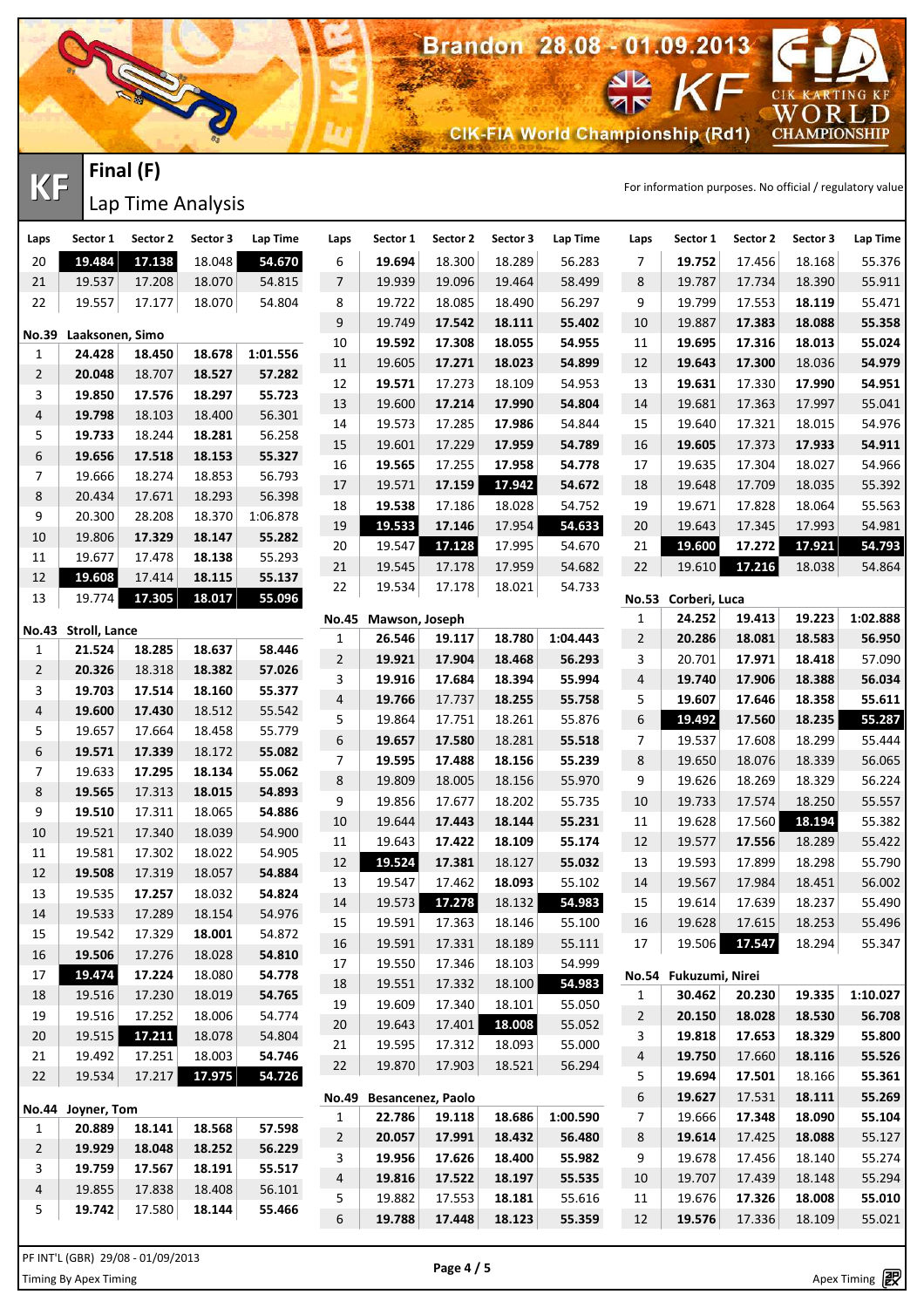

**KF** FINCH (F)<br> **KF** Time Applysis

## **Final (F)** Lap Time Analysis

| Laps           | Sector 1 | Sector 2                  | Sector 3 | Lap Time |
|----------------|----------|---------------------------|----------|----------|
| 13             | 19.530   | 17.344                    | 18.081   | 54.955   |
| 14             | 19.601   | 17.551                    | 18.039   | 55.191   |
| 15             | 19.510   | 17.351                    | 18.160   | 55.021   |
| 16             | 19.839   | 17.366                    | 18.008   | 55.213   |
| 17             | 19.518   | 17.258                    | 18.024   | 54.800   |
| 18             | 19.529   | 17.315                    | 18.043   | 54.887   |
| 19             | 19.539   | 17.304                    | 18.041   | 54.884   |
| 20             | 19.494   | 17.293                    | 18.050   | 54.837   |
| 21             | 19.585   | 17.230                    | 17.951   | 54.766   |
| 22             | 19.593   | 17.238                    | 18.100   | 54.931   |
| No.55          |          | Hansen, Andreas Sebastian |          |          |
| 1              | 20.343   | 18.930                    | 18.614   | 57.887   |
| $\overline{2}$ | 19.850   | 18.228                    | 18.456   | 56.534   |
| 3              | 19.741   | 17.423                    | 18.156   | 55.320   |
| 4              | 19.733   | 17.837                    | 18.470   | 56.040   |
| 5              | 20.169   | 17.862                    | 18.904   | 56.935   |
| 6              | 19.613   | 17.407                    | 18.089   | 55.109   |
| 7              | 19.535   | 18.207                    | 18.264   | 56.006   |
| 8              | 19.538   | 17.279                    | 18.109   | 54.926   |
| 9              | 19.775   | 17.367                    | 18.041   | 55.183   |
| 10             | 19.519   | 17.206                    | 18.029   | 54.754   |
| 11             | 19.569   | 17.245                    | 18.014   | 54.828   |
| 12             | 19.566   | 17.218                    | 18.029   | 54.813   |
| 13             | 19.547   | 17.230                    | 18.019   | 54.796   |
| 14             | 19.507   | 17.213                    | 17.983   | 54.703   |
| 15             | 19.530   | 17.244                    | 17.998   | 54.772   |
| 16             | 19.511   | 17.148                    | 17.989   | 54.648   |
| 17             | 19.490   | 17.182                    | 17.985   | 54.657   |
| 18             | 19.507   | 17.146                    | 18.034   | 54.687   |
| 19             | 19.565   | 17.181                    | 18.041   | 54.787   |
| 20             | 19.540   | 17.170                    | 18.091   | 54.801   |
| 21             | 19.541   | 17.175                    | 18.008   | 54.724   |
| 22             | 19.515   | 17.129                    | 18.064   | 54.708   |